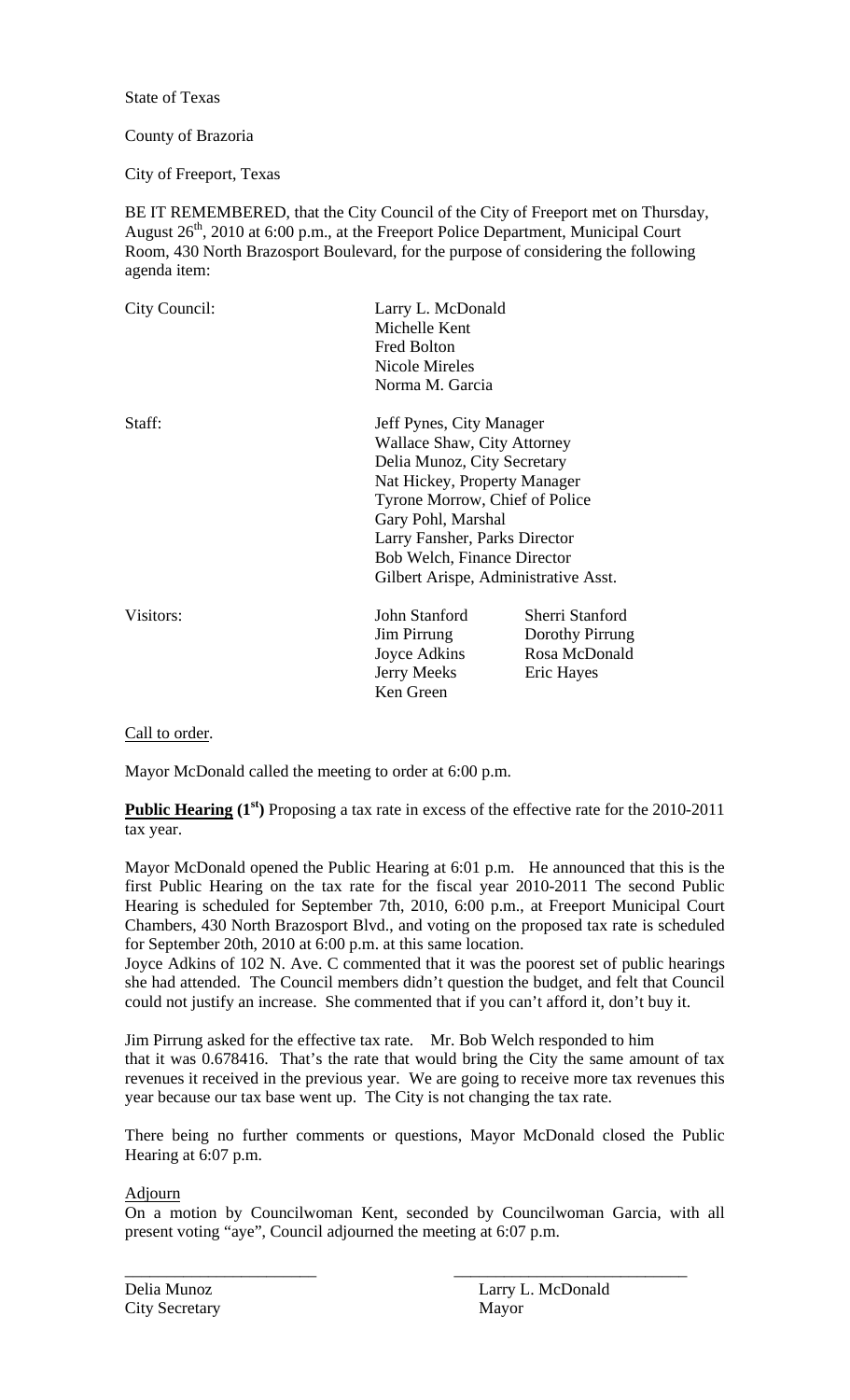State of Texas

## County of Brazoria

City of Freeport, Texas

BE IT REMEMBERED, that the City Council of the City of Freeport met on Thursday, August 26th, 2010 at 6:15 p.m. at the Freeport Police Department, Municipal Court Room, 430 North Brazosport Boulevard, for the purpose of considering the following agenda items:

| City Council: | Larry L. McDonald<br>Michelle Kent<br><b>Fred Bolton</b><br>Nicole Mireles<br>Norma M. Garcia                                                                                                                                                                                                 |                                                                   |
|---------------|-----------------------------------------------------------------------------------------------------------------------------------------------------------------------------------------------------------------------------------------------------------------------------------------------|-------------------------------------------------------------------|
| Staff:        | Jeff Pynes, City Manager<br>Wallace Shaw, City Attorney<br>Delia Munoz, City Secretary<br>Nat Hickey, Property Manager<br>Tyrone Morrow, Chief of Police<br>Gary Pohl, Marshal<br>Larry Fansher, Parks Director<br><b>Bob Welch, Finance Director</b><br>Gilbert Arispe, Administrative Asst. |                                                                   |
| Visitors:     | John Stanford<br>Jim Pirrung<br>Joyce Adkins<br>Jerry Meeks<br>Ken Green                                                                                                                                                                                                                      | Sherri Stanford<br>Dorothy Pirrung<br>Rosa McDonald<br>Eric Hayes |

Call to order.

Mayor McDonald called the meeting to order at 6:15 p.m.

Invocation.

Wallace Shaw offered the invocation.

Pledge of Allegiance.

Mayor McDonald led the Pledge of Allegiance.

Consideration of approving the August 16th, 2010 Council Minutes.

On a motion by Councilwoman Kent, seconded by Councilwoman Garcia, with all present voting "aye", Council unanimously approved the August 16th, 2010 Council Minutes.

Attending citizens and their business.

There were no public comments.

Discuss a proposed budget for fiscal year 2010-2011**.** 

City Council, Staff and City Manager met for the sole purpose to discuss the proposed budget for fiscal year 2010-2011. Mr. Pynes reviewed the proposed budget to Council and provided summaries and recommendations and answered questions from audience and council.

John Stanford questioned the letter dated August  $19<sup>th</sup>$ , 2010 attached to the proposed budget. Mr. Stanford said it was a criminal offense to discuss budgetary staffing